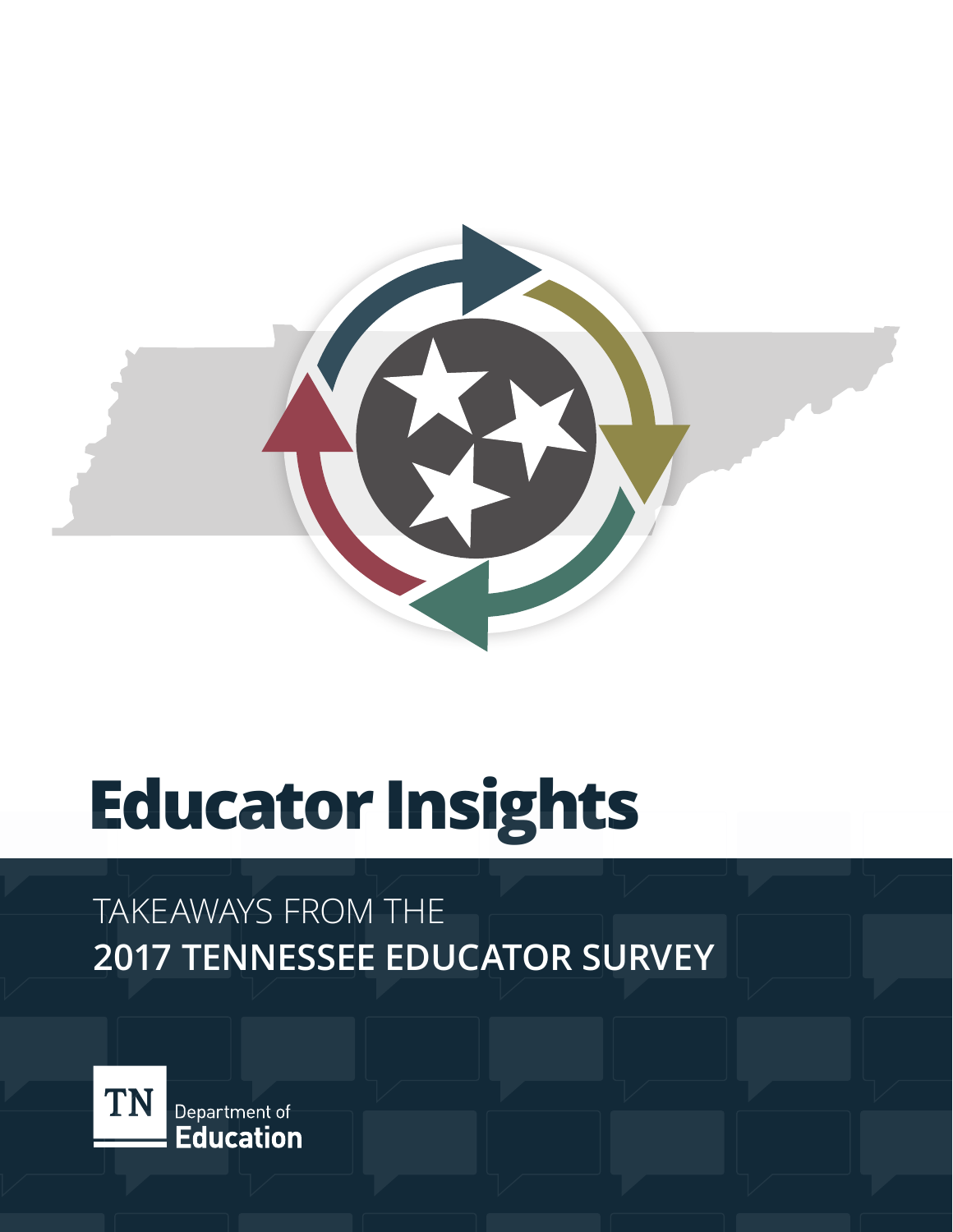### **Contents**





| Recommendations for School and District Leaders11 |  |
|---------------------------------------------------|--|



| TEACHER EVALUATION AND FEEDBACK 12                |  |
|---------------------------------------------------|--|
|                                                   |  |
| Recommendations for School and District Leaders15 |  |



| Recommendations for School and District Leaders19 |  |
|---------------------------------------------------|--|

|--|--|

*This report was written by Isaiah Bailey with support from Jonathon Attridge, Laura Booker, Shelby Buono, Katherine McEldoon, Adam Rollins, Nate Schwartz, and Zac Stone. This report was designed by Brad Walker.*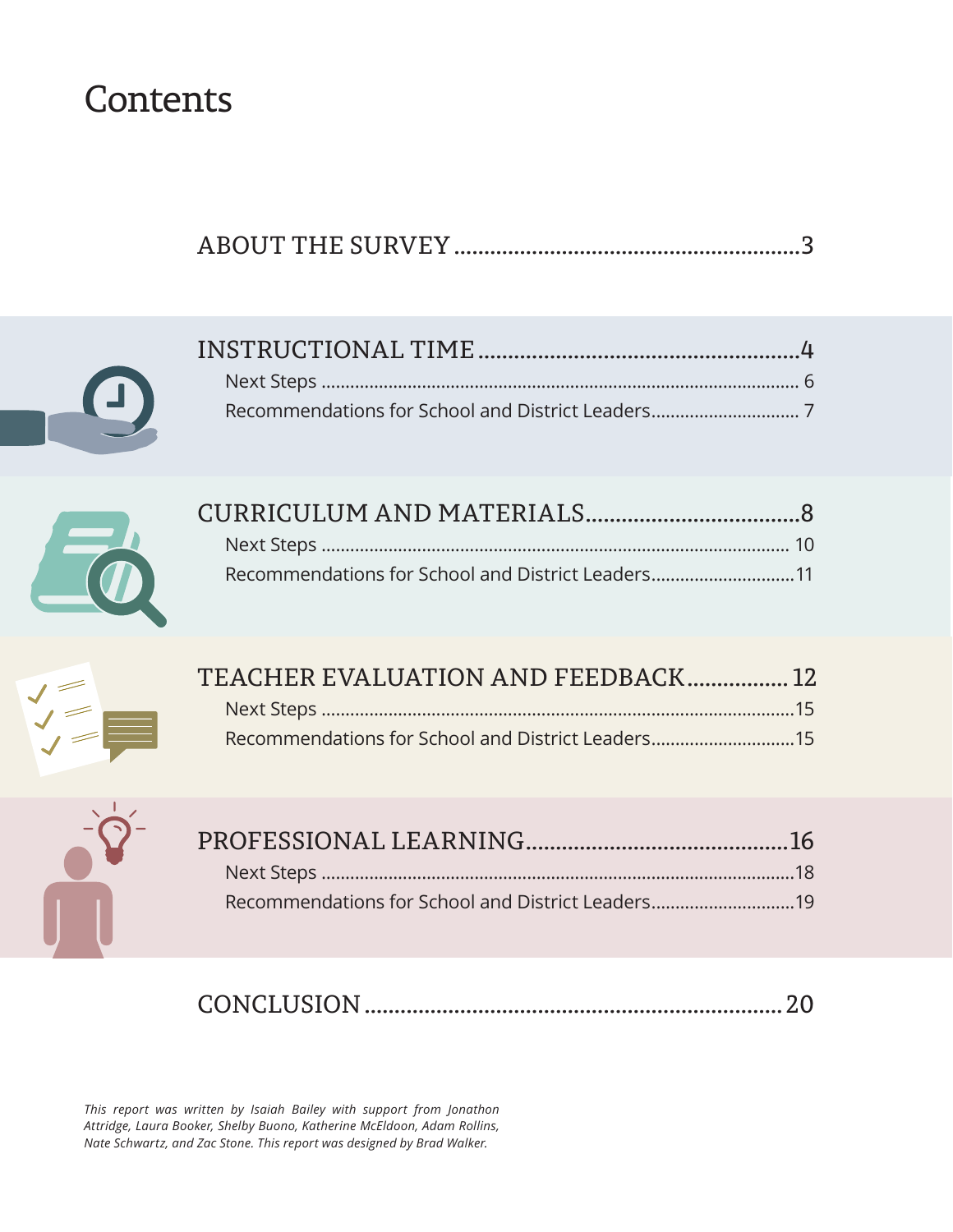### <span id="page-2-0"></span>About the Survey

This marks the seventh year that the Tennessee Department of Education, in partnership with the Tennessee Education Research Alliance at Vanderbilt University, surveyed all educators in the state on topics ranging from school leadership to time use.1 Overall, response totals increased by about 5,000 educators over the previous year with more than 38,000 educators represented in this year's survey results, representing 56 percent of the state's teachers and 60 percent of the state's administrators.

The changes we made this year, both in survey content and process, were aimed at making data more actionable for schools and districts. The survey was open to educators between March 8<sup>th</sup> and April 21<sup>st</sup>, and we shared aggregate data with directors of schools and principals whose schools met or exceeded the 45 percent response rate threshold at the beginning of June. Over 1,000 of our state's approximately 1,800 schools passed the threshold to receive school-level data. On August 9<sup>th</sup>, we launched our public site that provides access to results from all schools and districts with available data.

The educator survey is the state department's most comprehensive tool for gathering feedback from educators statewide, and it continues to play a central role in department strategy and goal-setting. In this report, we highlight some of the central trends in survey data that are most actionable for state, district, and school leaders. In particular, we describe the needs that teachers report in the areas of instructional time, curriculum and materials, teacher evaluation, and professional learning. We also note the areas of improvement that seem most likely to result in greater learning opportunities for Tennessee's nearly one million students.





### **Survey responses increased by about 5,000 educators over last year.**

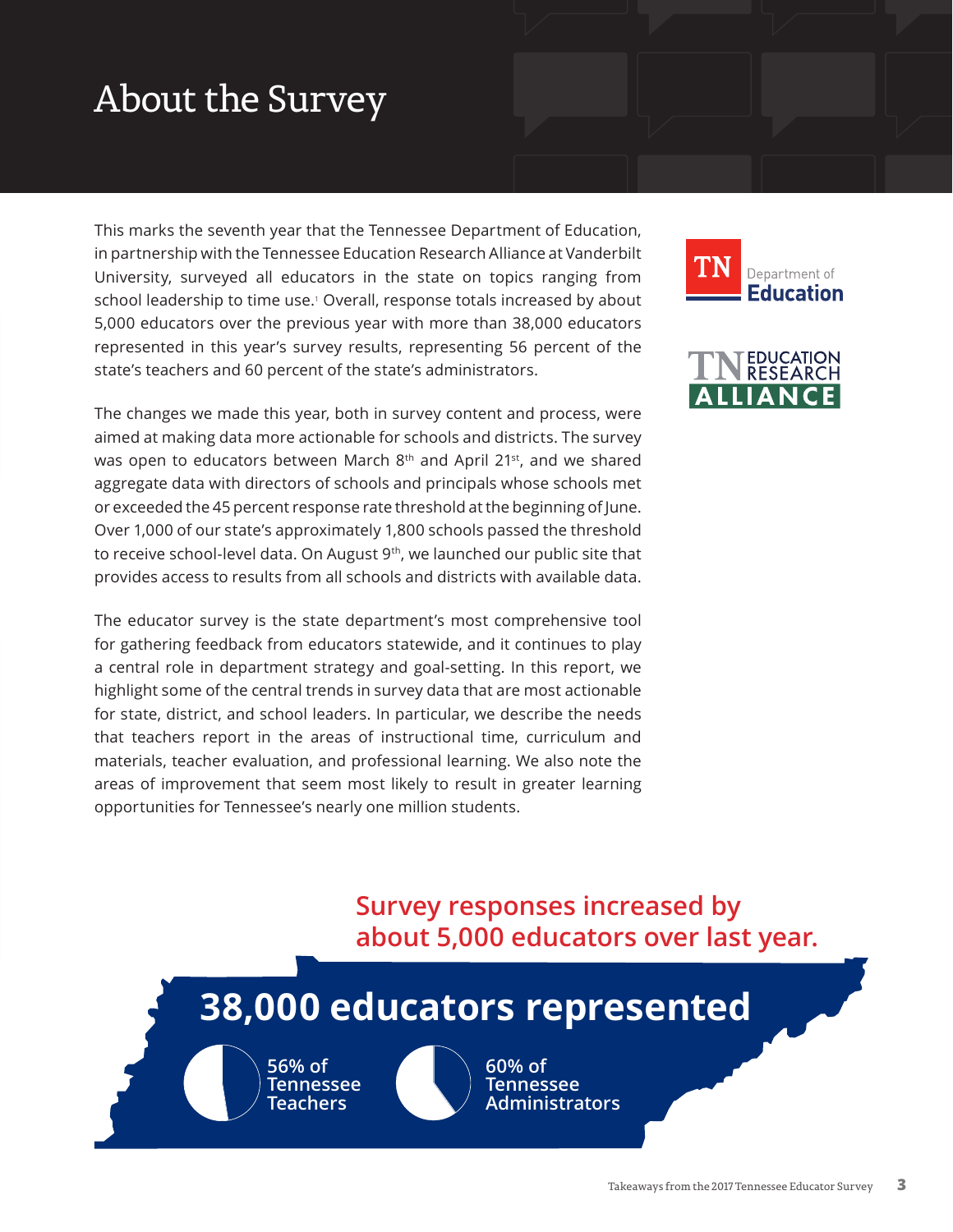### <span id="page-3-0"></span>Instructional Time

Survey responses point to key areas of need to further **protect teachers' instructional time.**



A key indicator of success in any school is whether teachers are able to focus on students during instructional time without undue interruptions. Over time, we have seen a steady and encouraging trend in teachers' responses to questions about the use of classroom time.

At the same time, survey results point to two separate issues that weaken teachers' ability to maximize instructional time. When interruptions occur, survey data demonstrate that it is often due to **disciplinary issues**. In last year's survey report, we noted that teachers were far less likely than administrators to report that their school effectively handled student discipline and behavioral problems. This trend continues to hold constant, with certain teachers reporting that they spend relatively high percentages of their instructional time on disciplinary issues. Teachers also report facing pressure from **the need to balance multiple, competing initiatives**. In particular, many teachers call out the trade-offs and challenges associated with the implementation of Response to Instruction and Intervention (RTI²).

#### **Most teachers are pleased with their administrators' efforts to minimize needless disruption.**

Eighty-five percent of teachers report that school leaders in their building protect their instructional time. Similarly, 80 percent of teachers across the state agree that they work in an environment where they are allowed to serve their students with minimal interruptions. These numbers have risen by 10 percentage points since 2014 and reflect well on school leaders' continued efforts to support teachers in delivering effective instruction for our students.

#### **Many teachers, particularly those early in their careers, lose instructional time to student discipline and report needing more support for classroom management.**

Early career teachers, defined as teachers who have been full-time classroom instructors for three years or less, emerge as the group most in need of support to reduce the impact of student behavioral issues on instructional time. Among first-year teachers, nearly half report spending more than 10 percent of their instructional time managing behavioral and disciplinary issues, and nearly 90 percent of all early career teachers report a need for more professional learning in "addressing students' non-academic needs." Similarly, three in 10 experienced teachers report spending more than 10 percent of their instructional time dealing with student behavior, and almost half that group report that discipline takes away more than 25 percent of their classroom time.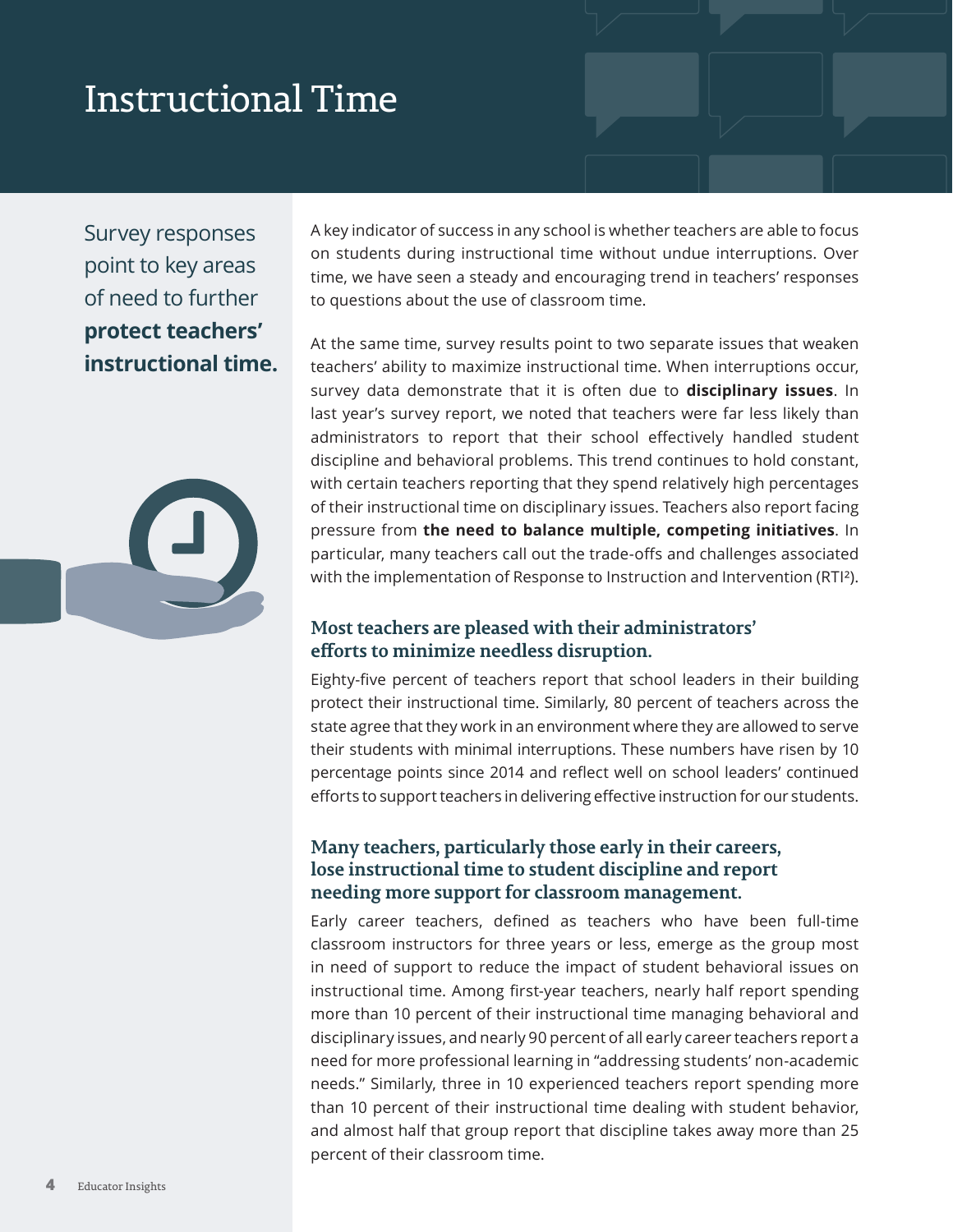#### **RTI2 commands a significant portion of teachers' time and attention.**

Across grade levels, teachers in open responses frequently mentioned the substantial amount of time they devote to implementing RTI², citing additional responsibilities that include administering screeners and progress monitoring tools and meeting with teams of other teachers and administrators, as well as the challenge of fitting intervention periods into their schedules. One teacher explained, "RTI² has reduced our class time for math to 60 minutes, English language arts to 60 minutes, and science and social studies are only given 30 minutes each day. The amount of collaborative time required to create, give, and score common formative assessments, as well as plan and put together Tier II and III instructional materials has also taken away from planning time that, in the past, would have gone to Tier I instruction." However, perceptions about the success of RTI² differ by grade level. In elementary, 74 percent of teachers report that they have seen evidence that RTI² can drive improvement, although only half say "the program has and will continue to improve student learning." At the high school level, about half of teachers have seen evidence of program success and 25 percent say the program has and will continue to improve student learning.

#### **Teachers want initiatives to stick around long enough to have time to develop and demonstrate success.**

In open responses, teachers commonly wrote about the pressure they feel to juggle multiple programs and directives, often without being given sufficient opportunity to develop the mastery required for program success. One teacher commented: "Initiatives should be given time to take root and grow; new initiatives or trends often displace protocols which have not been given enough time to prove their merit." These responses fit a larger pattern of teachers highlighting the demands of programs that seem to be at odds with each other. The majority of Tennessee teachers (58 percent) report feeling pulled in many different directions in terms of what to teach and how to teach it. Furthermore, less than half of teachers (43 percent) agree that instructional guidance (standards, pacing guides, assessments, instructional programs) in their district is stable and easy to keep updated on. Although this is not surprising given the recent shifts in standards, teacher responses indicate a need for more communication and adequate supports when these changes do occur. One respondent observed: "There are so many different initiatives, resources, and standards that I have been introduced to in my seven short years of teaching. I have no idea what is going to happen next. It's hard to take new things seriously when I know they will be forgotten about in two years. All the new initiatives have been great, but it's just too much."

**80%** of teachers report that they are able to serve their students **with minimal interruptions.**

are spending more than **30%** About of experienced teachers

10 percent of their time on **student behavioral and disciplinary issues**.

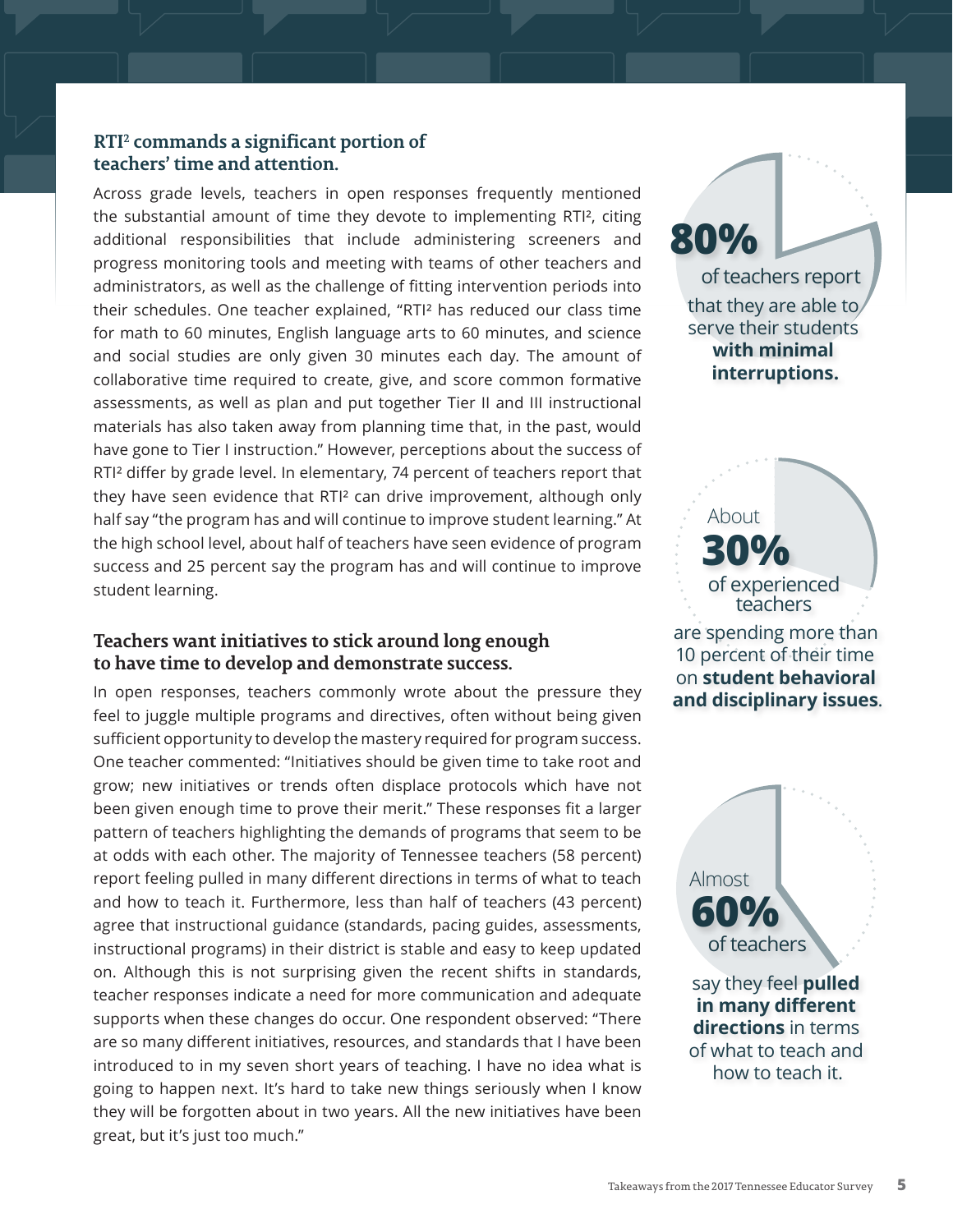### <span id="page-5-0"></span>Instructional Time

#### **NEXT STEPS**

Teachers' survey responses highlight some challenges posed by classroom management needs, by  $RTI<sup>2</sup>$  implementation, and by the impression of changing initiatives. How can we address this in coming years?

First, we recognize that the last decade has seen many significant transitions from multiple standards changes to statewide implementation of Response to Instruction and Intervention to a new and improved assessment that aligns to more rigorous standards. Each of these transitions results in local adjustments and instructional practices that must align to the larger shifts. We believe our state's standards approval process has now stabilized, with a rotating schedule of six-year reviews in each content area supporting teachers' long-term planning abilities. The 2017–18 school year marks the first full implementation of the math and ELA standards that resulted from this review process. Also, we just completed our first complete set of TNReady assessments in the 2016–17 school year. While these transitions have taken some time and adjustment, we believe we are entering a period of stability with attention fully focused on the alignment of these new expectations in classrooms across the state.

Second, we are increasingly working to construct our state initiatives as enduring supports that encourage coherence across efforts. For example, the state's Read to be Ready work, which integrates both summer reading grants and instructional coaching support, is a long-term initiative meant to provide focus and alignment around English language arts standards. To support in the area of student discipline, we are working to merge classroom management resources including training in restorative practices and positive behavior interventions and supports (PBIS), as well as models for understanding and responding to behavior challenges such as school-based mental health services and adverse childhood experiences (ACEs)—into a common multi-tiered system of support model to reduce duplication and streamline district-level implementation.

Finally, we are re-examining our work around RTI². Like two-thirds of teachers in the state, we continue to believe in the potential of RTI² as a framework to better serve all students. In the next year, you should expect to see new guidance and resources around RTI² funding challenges and new trainings to address school-level needs. Our collaboration with districts in the Tennessee Early Literacy Network is also starting to produce concrete tools and processes to create stronger communication and collaboration across different RTI² personnel such as interventionists and classroom teachers.

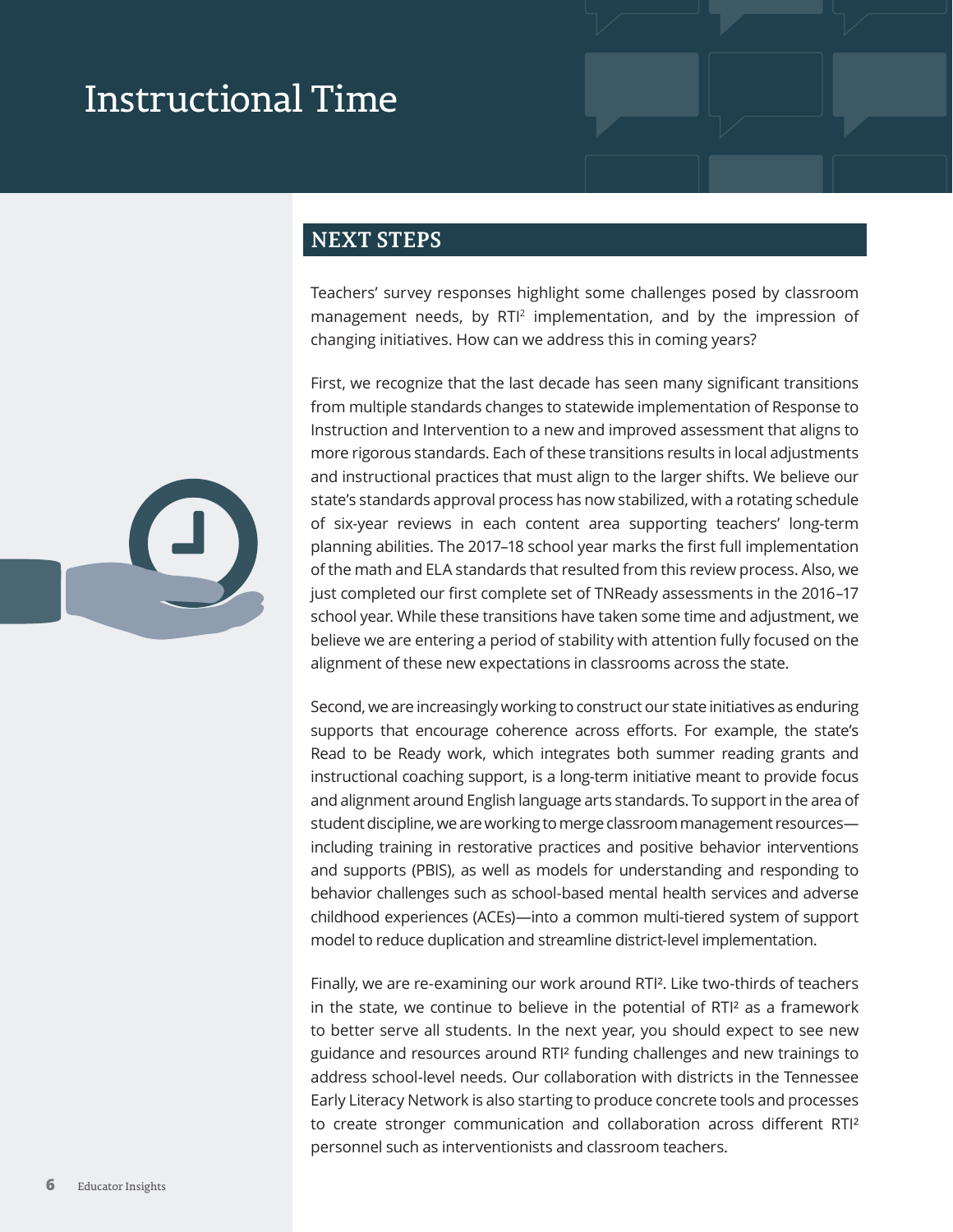#### <span id="page-6-0"></span>**RECOMMENDATIONS FOR SCHOOL AND DISTRICT LEADERS**

**Review teacher responses** to the following Tennessee Educator Survey statements to understand the extent to which behavioral and disciplinary matters interrupt instructional time in your school and district. **1**

- Teachers in my school are allowed to focus on educating students with minimal interruptions.
- School leadership protects my instructional time.
- In a typical week, what percentage of instructional time do you spend dealing with student behavioral and disciplinary issues?

**Support teachers who are struggling with student behavioral and disciplinary issues 2**

by working directly with these teachers to identify primary concerns and then develop strategies to address needs in both teacher capacity and school structures.

**Review data related to RTI² implementation**, including educator survey responses. Work collaboratively with teachers to identify areas that could be improved to make RTI² more effective and more manageable. **3**

**Turn a critical eye to the various commitments asked of teachers** (e.g., lunch duties, mandatory staff meetings, RTI²), and consider the extent to which those commitments are affecting teachers' ability to optimize their instructional time. **4**

#### **TEACHER COMMENT**

The biggest hurdle to effective teaching is time. I can plan better lessons, grade more papers, and have a better impact on student learning when I have sufficient planning time and minimal classroom interruptions." **"**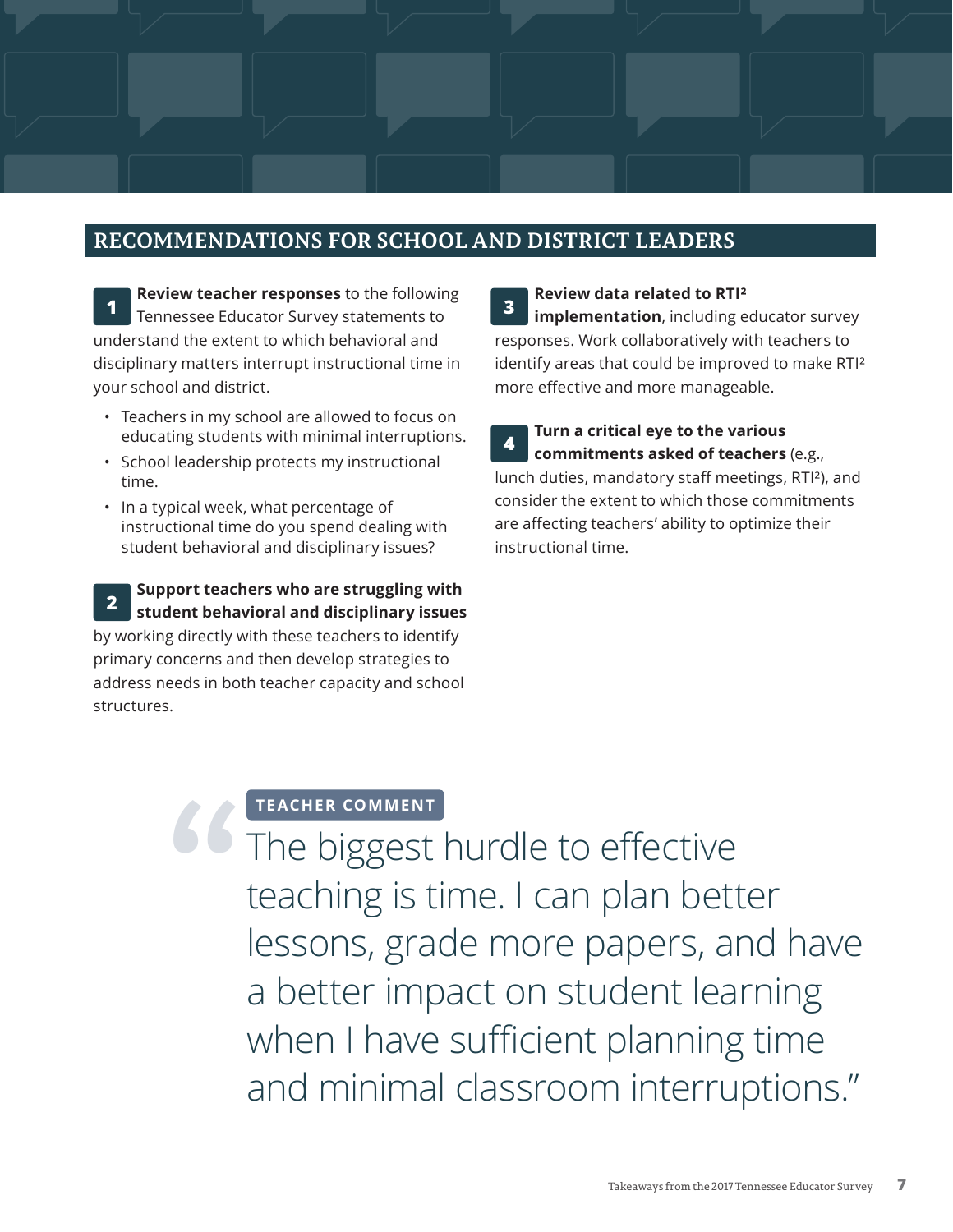### <span id="page-7-0"></span>Curriculum and Materials

Tennessee teachers report difficulty identifying and accessing **high-quality instructional materials.**



High-quality instructional materials are critical to school success. Without easy access to strong materials and resources, teachers must devote critical planning time to assembling materials and compiling lessons.

This year's survey points to the difficulties that many teachers in Tennessee face in identifying and accessing high-quality instructional materials. The trend is particularly evident using data from the survey module offered to K–3 reading teachers. Respondents to this portion of the survey report that they spend an average of 4.5 hours per week creating and sourcing materials for their reading blocks.

Elementary reading represents an area of considerable concern for teachers because there has not been a new set of textbook approvals (due to the timing of review cycles) since the adoption of new standards in 2013. Additionally, we see evidence that some teachers across grades and subjects are struggling to create and source texts, tasks, and other materials needed to teach their students. As a result, instructional coaches' efforts and professional learning opportunities often focus on generating resources and materials—at the expense of time that might otherwise be spent on direct instructional improvement.

**4.5 hours per week** The average **K–3 reading teacher** spends

**creating or sourcing materials** for daily reading blocks.

#### **A substantial number of teachers are looking for additional support around curriculum and materials.**

Teachers from districts across the state cited a lack of curricular resources in the open-ended final survey question. Teachers report that their lack of access to materials is hindering their ability to be successful in their classrooms. Teachers specifically mention a need for textbooks aligned to the state standards and for supplemental materials to use during instruction. As one teacher said, "It would be much more beneficial for me as a teacher to be able to use expertly created materials and focus my time on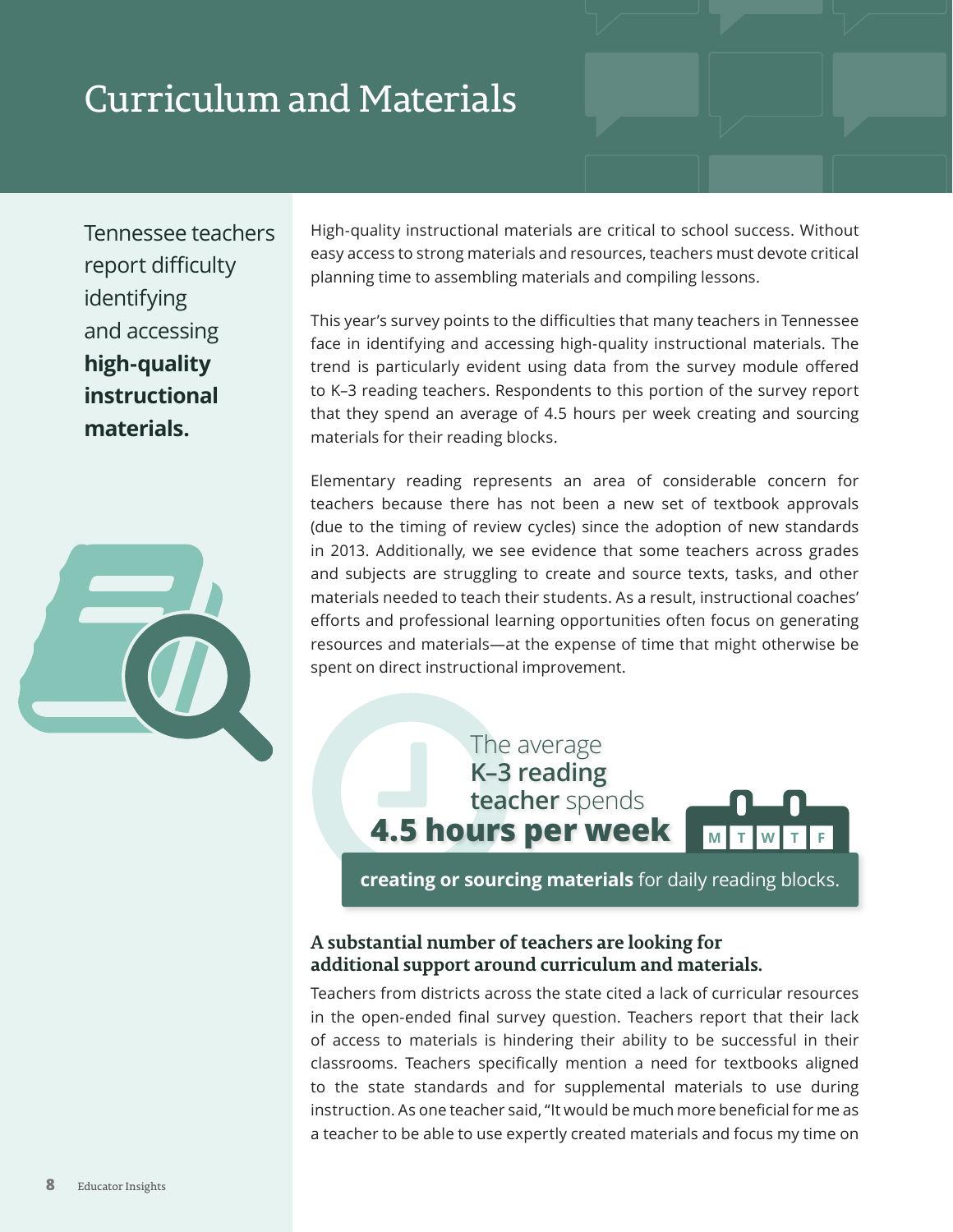

**though few coaches** deem this one of the most effective uses of their time.

my delivery of that information." Another teacher expressed the same idea: "My job is to teach them. My job is not developing a curriculum."

#### **Strong school and district curricula have the potential to reduce the teacher burden.**

More than half (51 percent) of Tennessee's K–3 reading teachers report that they create or acquire daily instructional tasks themselves or in collaboration with other teachers, rather than using a district or school-provided curriculum. K–3 reading teachers report spending an average of about 4.5 hours per week creating and sourcing materials for their reading blocks, though those with access to a school or district curriculum spend about half an hour less per week. These figures suggest that over the course of a full school year, teachers who entirely create or acquire their own materials spend as much as 18 hours more on this task.

#### **Teachers' curriculum burden has carried over to instructional coaches, who believe their time could be better spent in other ways.**

Instructional coaches across grades and subjects spend a great deal of time providing teachers with resources and materials. About half of coaches

(48 percent) report that they help teachers obtain resources and materials on a daily basis. Only 15 percent of coaches included this activity within the top two most effective uses of their time. At the same time, only about 13 percent of coaches report daily planning with teachers even though over half of coaches list the activity among the top two most effective uses of their time.

#### **Teachers place the highest value on professional learning activities that provide materials and plans for upcoming lessons.**

Most teachers engage in professional learning targeted at producing lesson resources, with 70 percent reporting collaboratively planning lessons and 83 percent reporting working to develop materials or activities for particular classes. Teachers rate professional learning activities that produce concrete resources as the most helpful relative to all other activities. Seventy-five percent of teachers who participated in lesson planning and material development opportunities label those activities as helpful or very helpful.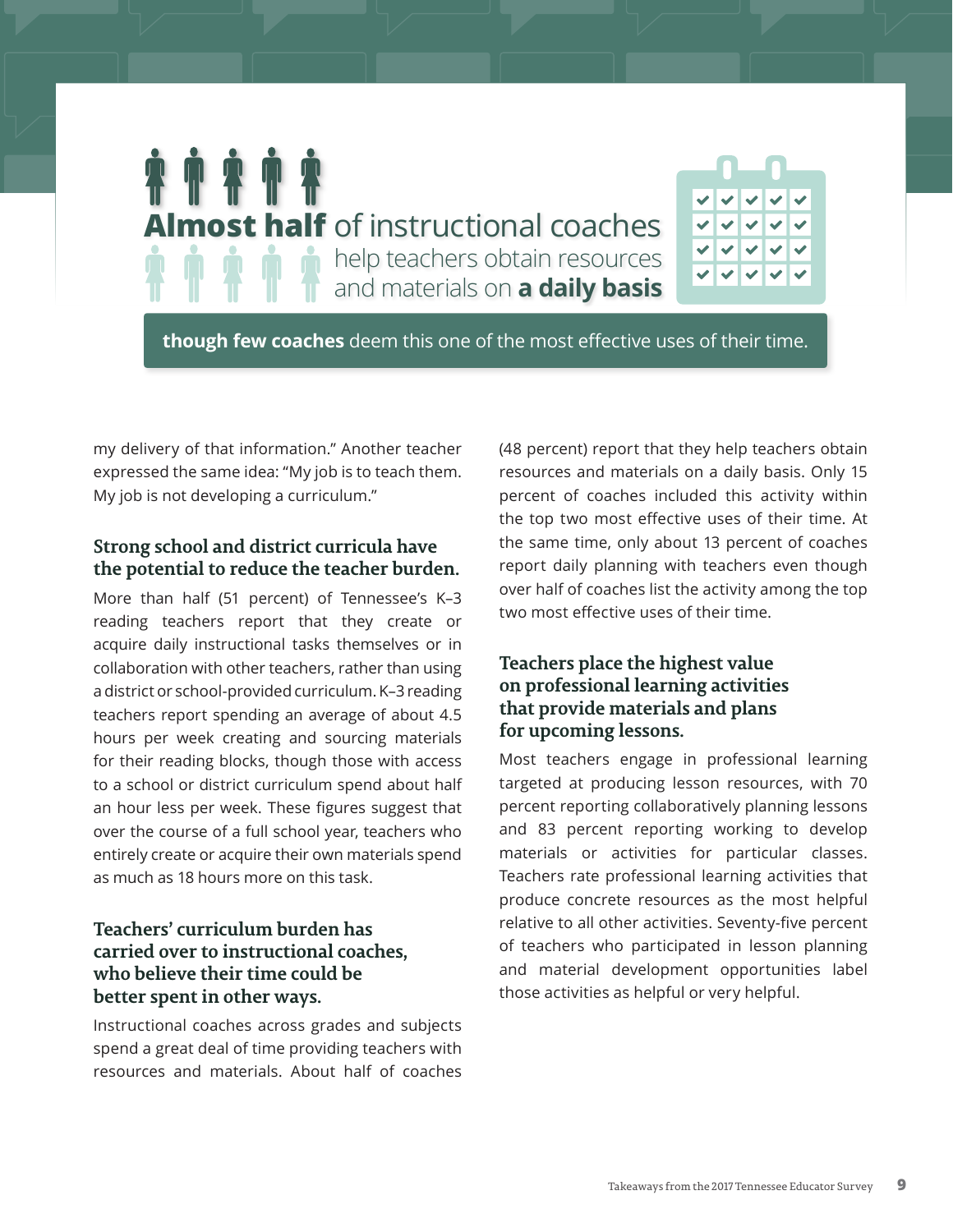### <span id="page-9-0"></span>Curriculum and Materials

#### **NEXT STEPS**

Teachers desire readily available, high-quality resources and materials. The state, district, and schools all share the responsibility for providing these resources. Currently, the department and several district partners have engaged in a few pilot efforts to meet this need, which should ease the intensive time burden of creating and sourcing materials. As part of Read to be Ready, the reading coach consultants and CORE ELA consultants, in collaboration with TNTP, have been working to develop unit starters for grades Pre-K–3. These unit starters will be anchored in science content appropriate for each grade level and will incorporate the instructional practices from the coaching network and [Teaching Literacy in Tennessee](https://tn.gov/assets/entities/education/attachments/rpt_teaching_literacy_in_tn.pdf). The unit starters will include texts to be used for various purposes in the reading block, question sequences, task sequences, and culminating tasks. The first set of unit starters will be released for implementation this fall and teacher feedback will be used to inform the development of a second unit at each grade level for the spring semester.

In another pilot effort, 12 districts are working with LIFT Education, the State Collaborative on Reforming Education (SCORE), and the department in expanding and improving the time students spend on rich, complex texts. In the 2015-16 school year, teachers in each district piloted either Core Knowledge, Wit & Wisdom, or both, with most of the piloting teachers (87 percent) reporting that the new materials allowed them to deliver higherquality lessons than what they were doing in the past, according to a SCORE survey. While these pilots are limited to specific grade and content areas, the department is in the process of developing a coordinated strategy around resources and materials for other grades and content areas.

Our textbook adoption process aims to provide choices of high-quality, well-aligned materials for districts to adopt and purchase. To this end, we have developed a new cycle of adoption that aligns with standards revision; so, once we have moved through this cycle, materials that are fully aligned to the new standards will be available. In the meantime, districts may adopt and purchase off-cycle through the revised textbook waiver process, and the department will continue to explore ways to provide access to supplemental materials that are aligned and will serve to help teachers as they seek stronger, more aligned materials.

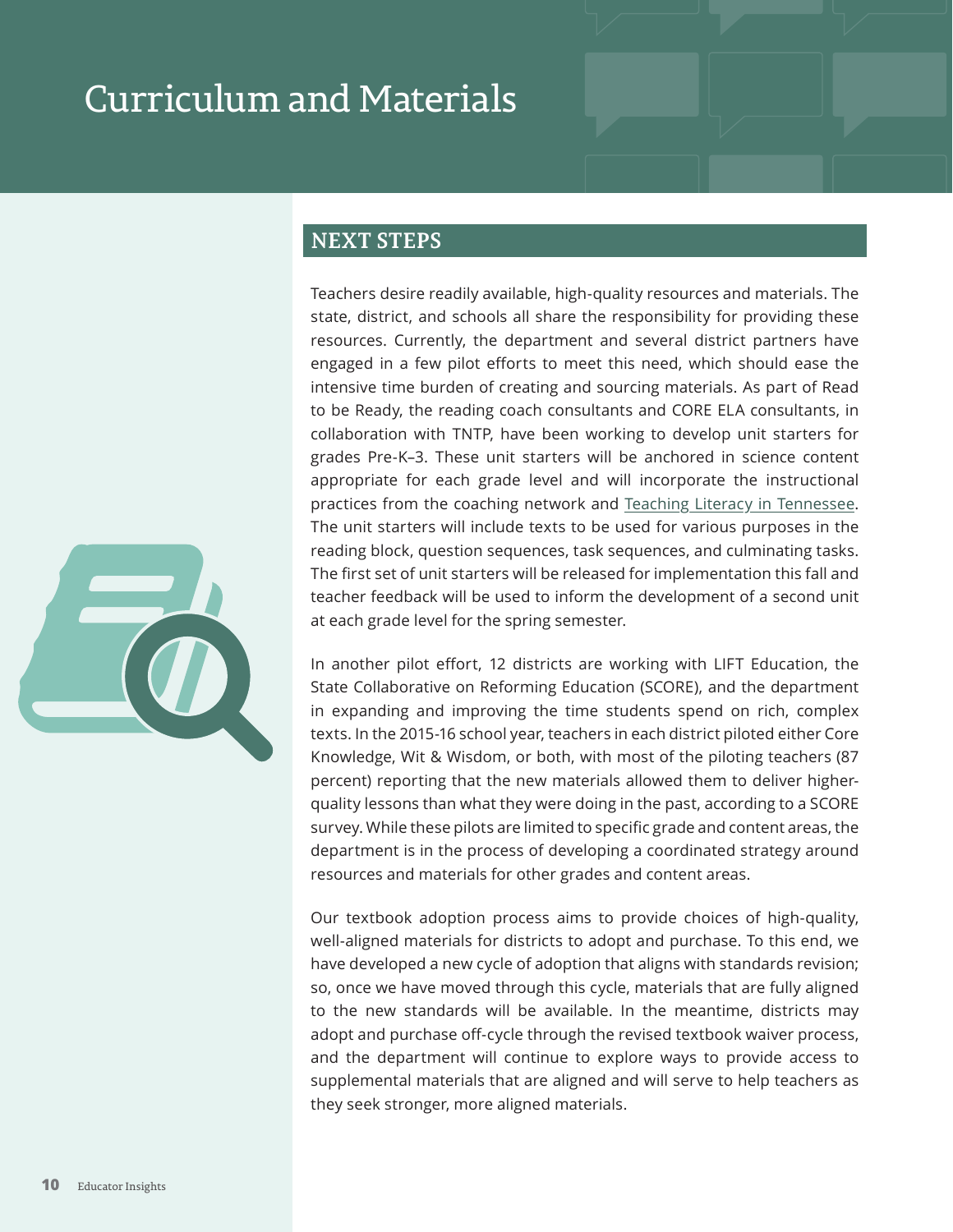#### <span id="page-10-0"></span>**RECOMMENDATIONS FOR SCHOOL AND DISTRICT LEADERS**

**Review teacher responses** to the following Tennessee educator survey questions to **1 2** see how much time early grades teachers in your district and schools report spending creating resources and materials.

- On average, how many hours per week do you spend creating or sourcing materials for your reading block?
- Which of the following best describes the daily tasks in your reading block?
	- The daily tasks are directly out of a district or school-provided curriculum.
	- The daily tasks are modified from a district or school-provided curriculum.
	- I create/acquire the daily tasks myself using resources outside of my school/district (e.g., online, etc.)
	- I develop the daily tasks collaboratively with other teachers.

**Examine the alignment between your existing instructional materials with our current academic standards** using the screening instruments and process shared at standards rollout training (summer 2017).

Ensure teachers have had **proper standards training and follow-up** in ELA and math, including the training on evaluating materials for standards alignment. **3**

**Consider use of the unit starters** the department will be releasing during the 2017- 18 school year. **4**

#### **TEACHER COMMENT**

Quality, uniform teaching resources need to be provided for teachers. The time and training for using the resources correctly and effectively also needs to be a priority. Teachers should not be spending hours searching for and many times modifying instructional materials to teach standards. They also should not be spending their own money to purchase these materials." **"**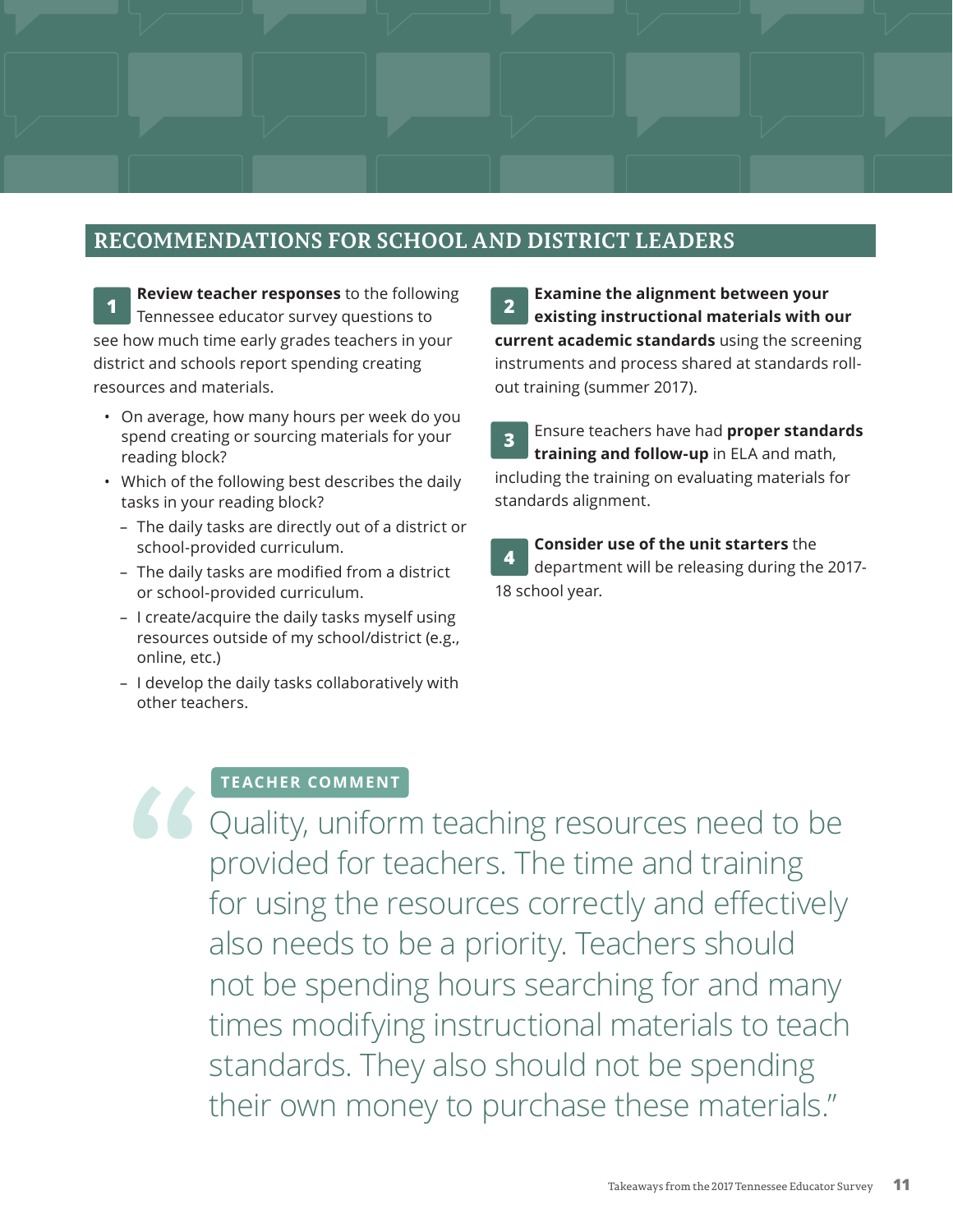### <span id="page-11-0"></span>Teacher Evaluation and Feedback

Teachers who find evaluation most useful **receive more feedback** from evaluators paired with adequate time, materials, and access to staff expertise.



When teacher evaluation works well, it helps teachers improve their craft. Almost seventy-five percent of Tennessee teachers agree that the teacher evaluation process used in their school has led to improvements in their teaching. First-year teachers were especially likely to report the process as valuable with 85 percent agreeing that evaluation has helped them improve.

The number of teachers reporting that the evaluation process has improved their teaching has doubled and increased steadily since 2012 when just 38 percent agreed with this statement. This increase reflects major progress on the part of district and school leaders in implementing effective evaluation practices.

> report that the evaluation process **improves their teaching. 3 out of 4 teachers**

Still, one-quarter of teachers do not agree that evaluation is helping them improve their teaching.

These teachers are not primarily those who receive low scores in the system. In fact, the distribution of evaluation ratings looks very similar among teachers who report that evaluation helps them improve and those who did not, with about 40 percent of teachers in each category earning level five evaluation ratings. The key differentiator here is that teachers who note no improvement in their teaching tend to report very different experiences within the evaluation system compared with their more positive peers. These differences offer insight into potential levers for further improving the evaluation process.

#### **Teachers who report improvement receive more feedback.**

Seventy percent of the teachers who agree evaluation is leading to improvement report that a member of their school's leadership team provided them with feedback regarding their evaluation from the previous school year compared to 51 percent of teachers who do not feel that evaluation led to improvement.

#### **Teachers who report improvement receive detailed feedback targeted at their professional learning.**

Almost 90 percent of the teachers who agree that evaluation is leading to improvement report receiving very detailed feedback on their strengths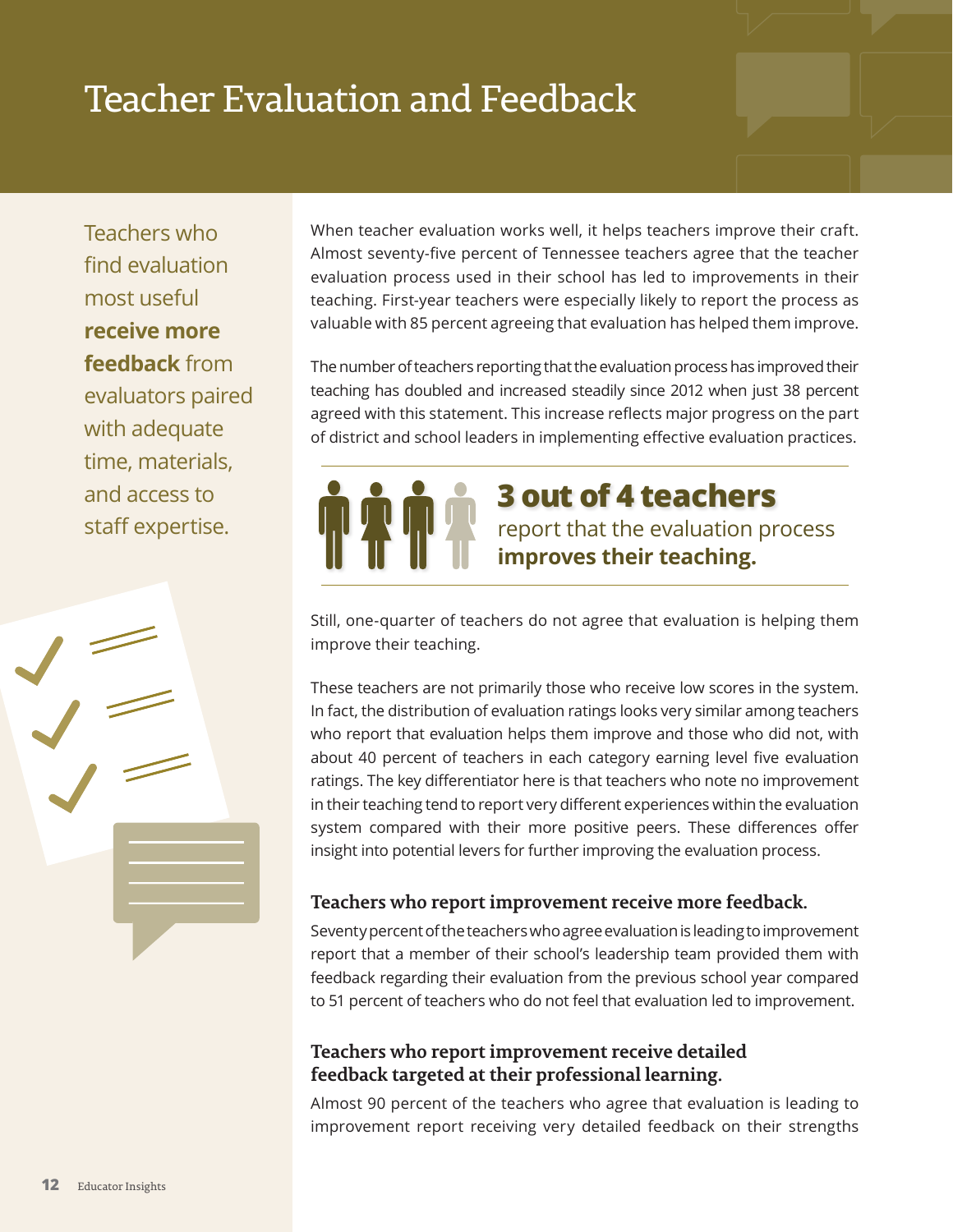

and weaknesses through the evaluation process compared to about half of disagreeing teachers. The agreeing teachers were also more likely to report that, when they do get feedback, it feels more about learning than judgment. Sixty-four percent report that feedback from their evaluator was focused more on "helping me improve my teaching than making a judgment about my performance" compared to 49 percent of disagreeing teachers. As a result, the teachers who agree that evaluation is leading to improvement are more likely to take action regarding targeted areas of improvement. Eighty percent of the agreeing group report that they took action in response to evaluative feedback compared to only 55 percent of those who disagree that evaluation has led to improvement.

#### **Teachers who report improvement view observers as qualified evaluators.**

Almost 90 percent of the teachers who agree that evaluation has led to improvement report that the individual who observes their class has the expertise to evaluate their practice compared to only 55 percent of disagreeing teachers. Furthermore, the teachers reporting improvement seem to have more confidence in the overall accuracy of the evaluation process. These teachers are more likely to perceive that evaluation criteria are applied equally to all teachers, regardless of their background or level of experience (80 percent compared with 42 percent) and are more likely to believe that different evaluators reviewing the same evidence would give the same rating (63 percent versus 18 percent).

#### **Teachers who report improvement also note adequate supports for participating in the evaluation process.**

Seventy-five percent of the teachers who agree that evaluation is leading to improvement report having adequate leadership support for evaluation compared to 38 percent of disagreeing teachers. There are similar differences in the percentages of teachers who reported having adequate time, materials, and access to staff expertise. Interestingly, both groups of teachers rate the process of evaluation as relatively burdensome, but the numbers are far higher among the teachers who did not report improvement. Among teachers who viewed the evaluation system as helpful, 44 percent rate the evaluation process as highly burdensome compared with 75 percent of disagreeing teachers.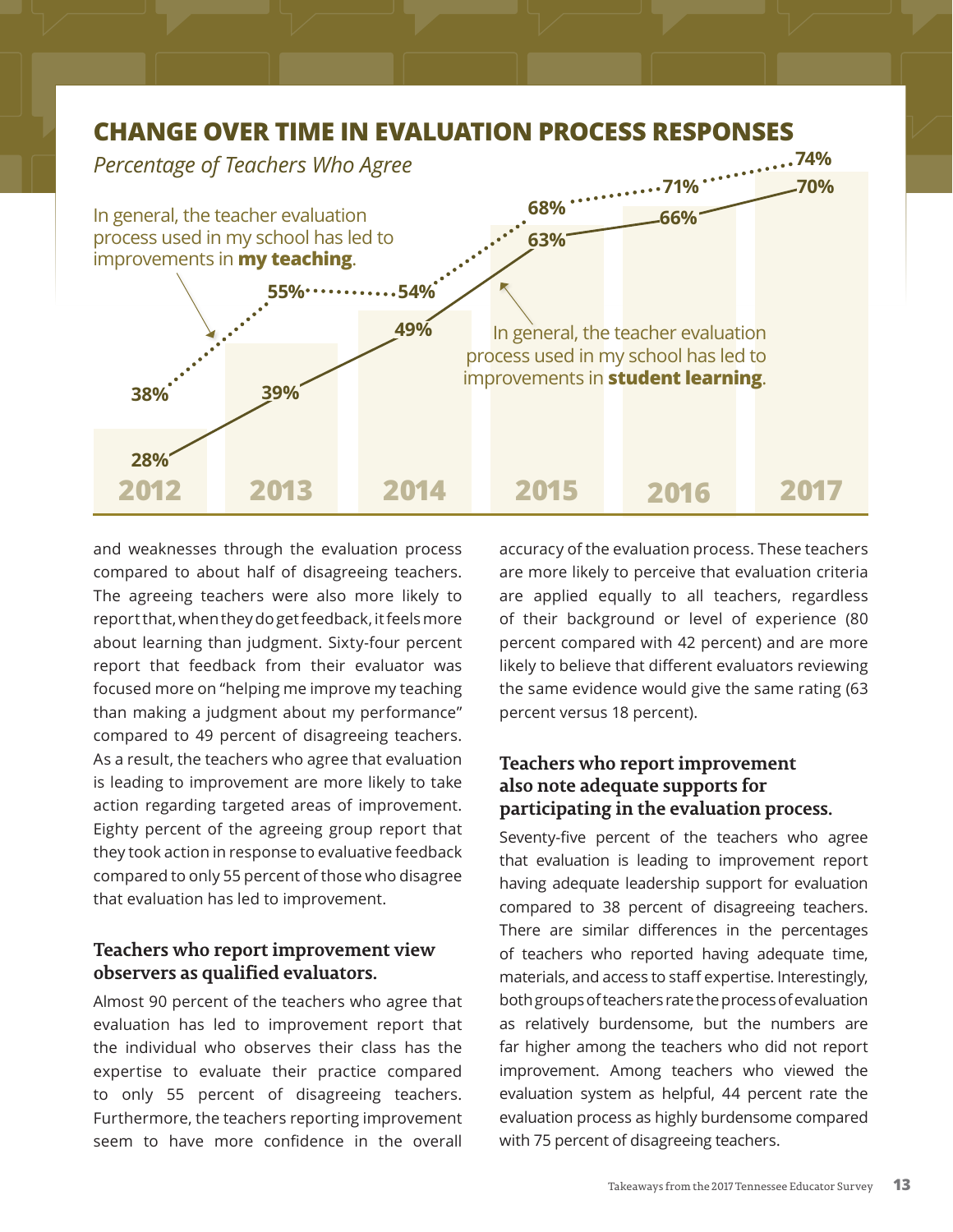### Teacher Evaluation and Feedback

#### **TEACHERS' PERCEPTION OF EVALUATION FEEDBACK**

*Percentage of Teachers Who Agree*



The more times an administrator can drop in for 5-15 minutes in each class, the more they will get a sense of what is actually going on in that class on a regular basis and thus they would be able to give quick easy feedback that can help shape any issues they observe with a teachers classroom. It would also allow them to see the positives going on and praise a teacher for what they see is going great. Administrators could also get ideas to share with other teachers that may need help in an area." **66**<br>
for 5<br>
get a<br>
on a

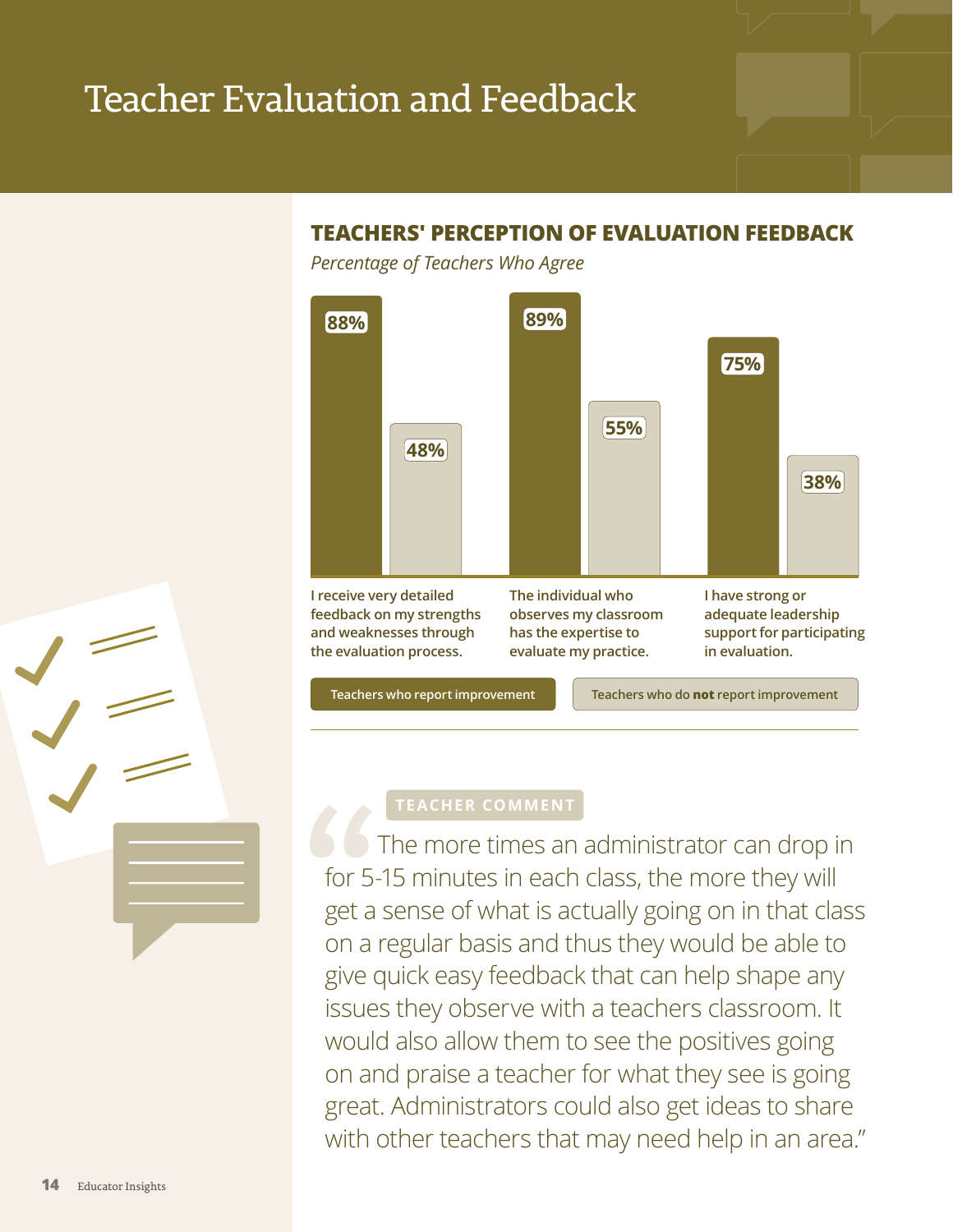#### <span id="page-14-0"></span>**NEXT STEPS**

Teachers who say that evaluation improves their teaching report more extensive and actionable feedback and more qualified evaluators.

The department is revising all principal trainings, including observer certification, TASL training, and leadership courses, to emphasize and facilitate personalized, specific feedback. We are also considering additional guidance documents for evaluators to assist in providing content-based feedback. These documents are currently available for special education and English Learner (EL) teachers.

In addition to pushing for more useful feedback following observations, the department is working to ensure that educators receive actionable feedback from their students' performance on state assessments and through the studentgrowth portfolio model. The department has also convened an Educator Effectiveness Advisory Council, and its representatives are engaging in discussions regarding improvements to the state's evaluation system. This group will consider the feedback provided on the educator survey in their meetings this year and advise the department on how to best address educator concerns.

#### **RECOMMENDATIONS FOR SCHOOL AND DISTRICT LEADERS**

**Review teacher responses** to the following Tennessee educator survey statements to **1 2** understand how your teachers view evaluation in your school and district.

- In general, the teacher evaluation process used in my school has led to improvements in my teaching.
- The processes used to conduct my teacher evaluation are fair to me.
- During this school year (2016-17), feedback that I received from my evaluator was
	- Focused more on helping me improve my teaching than making a judgment about my performance.
	- Focused more on making a judgment about my performance than helping me improve my teaching.
	- Equally focused on helping me improve my teaching and making a judgment about my performance.

**Set goals to ensure that every teacher in your schools receive meaningful feedback** on their previous year's evaluation. Use this opportunity to empower teachers to take action rather than making a judgment about their practice.

**Monitor progress of teacher evaluation** during the school year. Check in with your teachers throughout the school year to ensure that they are receiving the proper supports necessary to improve their experience with the evaluation process. **3**

**Consider aligning school and district professional learning opportunities** to feedback from teacher evaluation. **4**

**Ensure that evaluators have the necessary training and support** to enable them to provide teachers with an experience that emphasizes the professional learning aspect of evaluation. **5**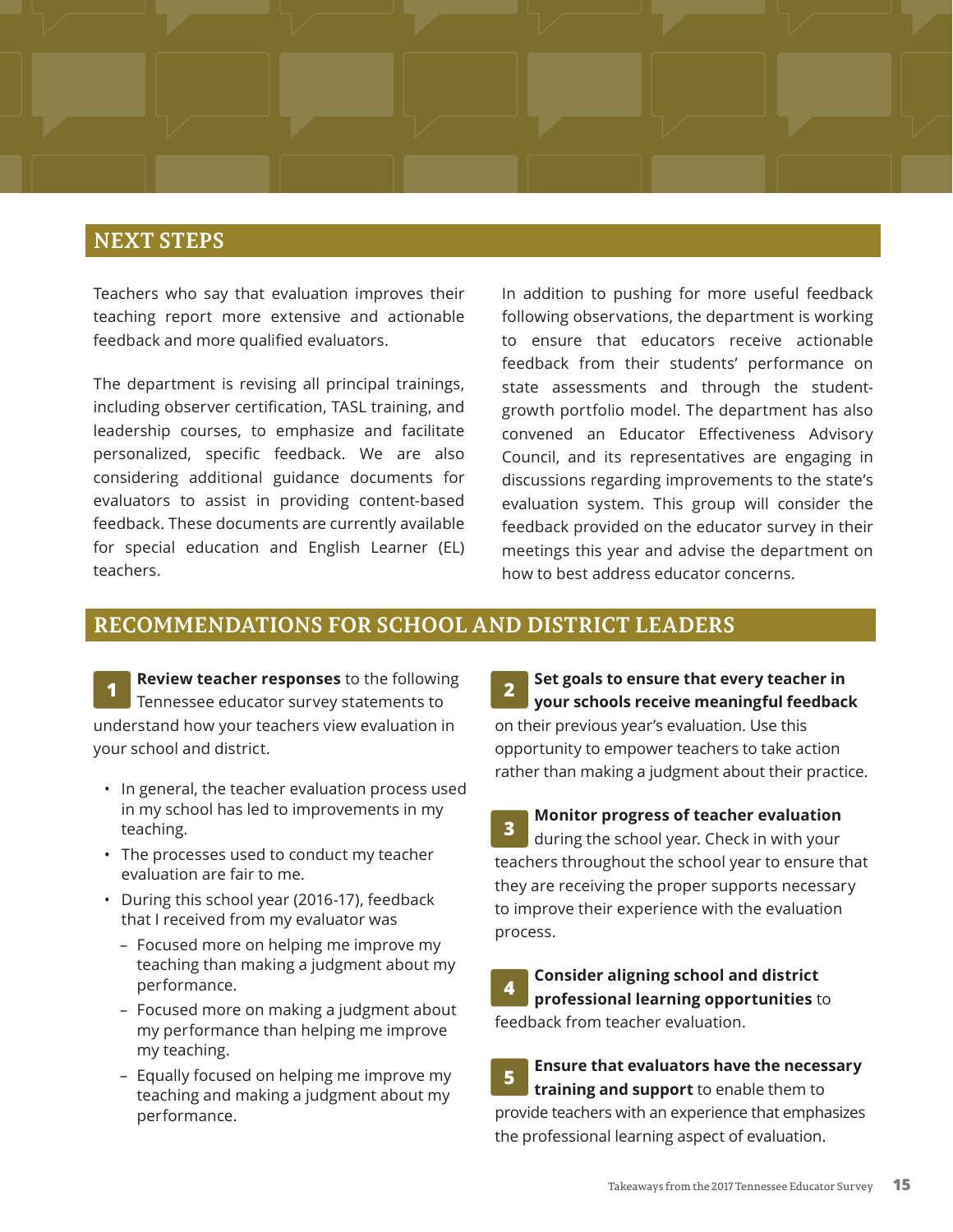## <span id="page-15-0"></span>Professional Learning

Teachers report relatively **few opportunities** for personalized professional learning.

Teachers should have access to rigorous, aligned professional learning opportunities. Three-quarters of Tennessee teachers report that they receive at least some professional learning support that enhances their abilities to meet the diverse needs of student learners. Moreover, 82 percent report that their school supports a learning community among staff in which ideas and suggestions for improvement are encouraged.

### **3 out of 4 teachers**

say their professional learning **enhances their abilities** to meet the diverse needs of student learners.

#### **MOREOVER**

82% of teachers report

that their school supports a learning community among staff that **encourages ideas and suggestions** for improvement.

Nevertheless, survey results also point to several areas of improvement. Many teachers report that they spend large amounts of professional learning time engaged in activities that do not meet their needs. Teachers also report having little say over their professional learning opportunities and identify a lack of follow-up from administrators to ensure that activities and trainings have made a difference.

#### **Tennessee teachers spend too much time engaging with activities that do not achieve their intended effect.**

Forty percent of teachers report that they do not take part on at least a monthly basis in any professional learning activity that they perceive as helpful or very helpful, and about half of teachers across the state report that they take part at least once a month in a professional learning activity that they do not perceive to be helpful.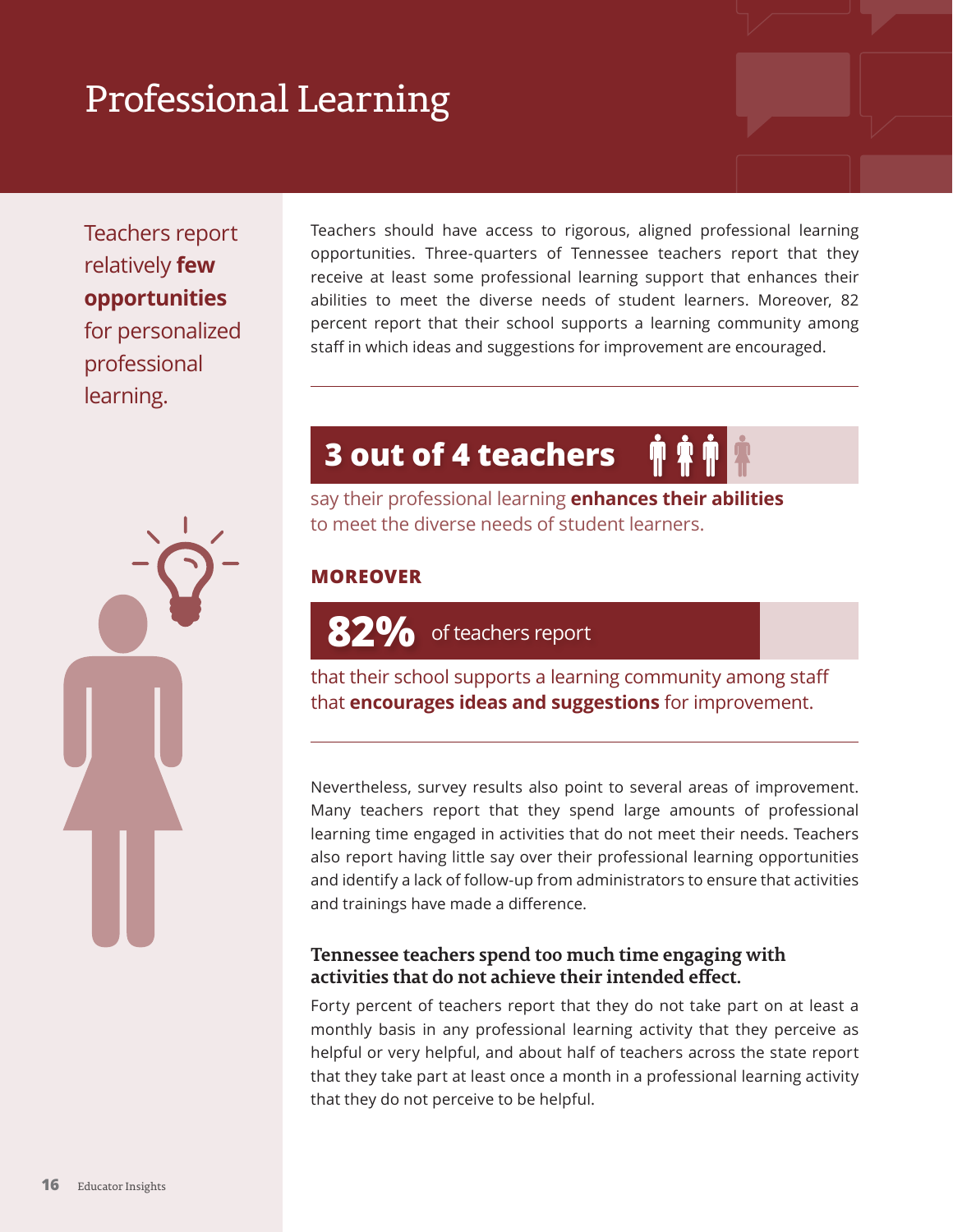### **7 in 10 teachers**

characterize their professional learning experience as **primarily prescribed** to them by their school or district.

**\$\$\$\$** 

#### **Many Tennessee teachers' report having a minimal role in designing their professional learning experience.**

Nearly seven in 10 teachers characterize their professional learning experience as primarily prescribed to them by their school or district. However, teachers who say they design their professional learning in collaboration with administrators are more likely to report receiving suggestions for professional learning that were tailored to their needs (86 percent to 68 percent). Open response comments reflect a similar pattern. One teacher wrote: "As a professional, who better to know what I need for personal growth in the profession and to improve my students' access to information and instruction than me?"

#### **Teachers who are most satisfied with the quality of their learning experiences are also most likely to receive followup from an administrator.**

Only 57 percent of teachers report that they receive administrator follow-up regarding the quality of professional learning activities in which they have participated. However, the teachers who report that they receive administrator follow-up to

ensure that their professional learning trainings or activities have made a difference are more likely to report receiving professional learning support that enhances their ability to meet their students' needs (89 percent to 55 percent). Similarly, these teachers are also more likely to report receiving suggestions that are tailored to their needs (87 percent to 50 percent). These teachers are also more likely to engage once a month or more with professional learning activities that they consider "helpful" or "very helpful."

was designed in **collaboration with administrators** were **20% more likely** to report receiving suggestions for professional learning that were *tailored to their needs*.

Teachers whose

professional learning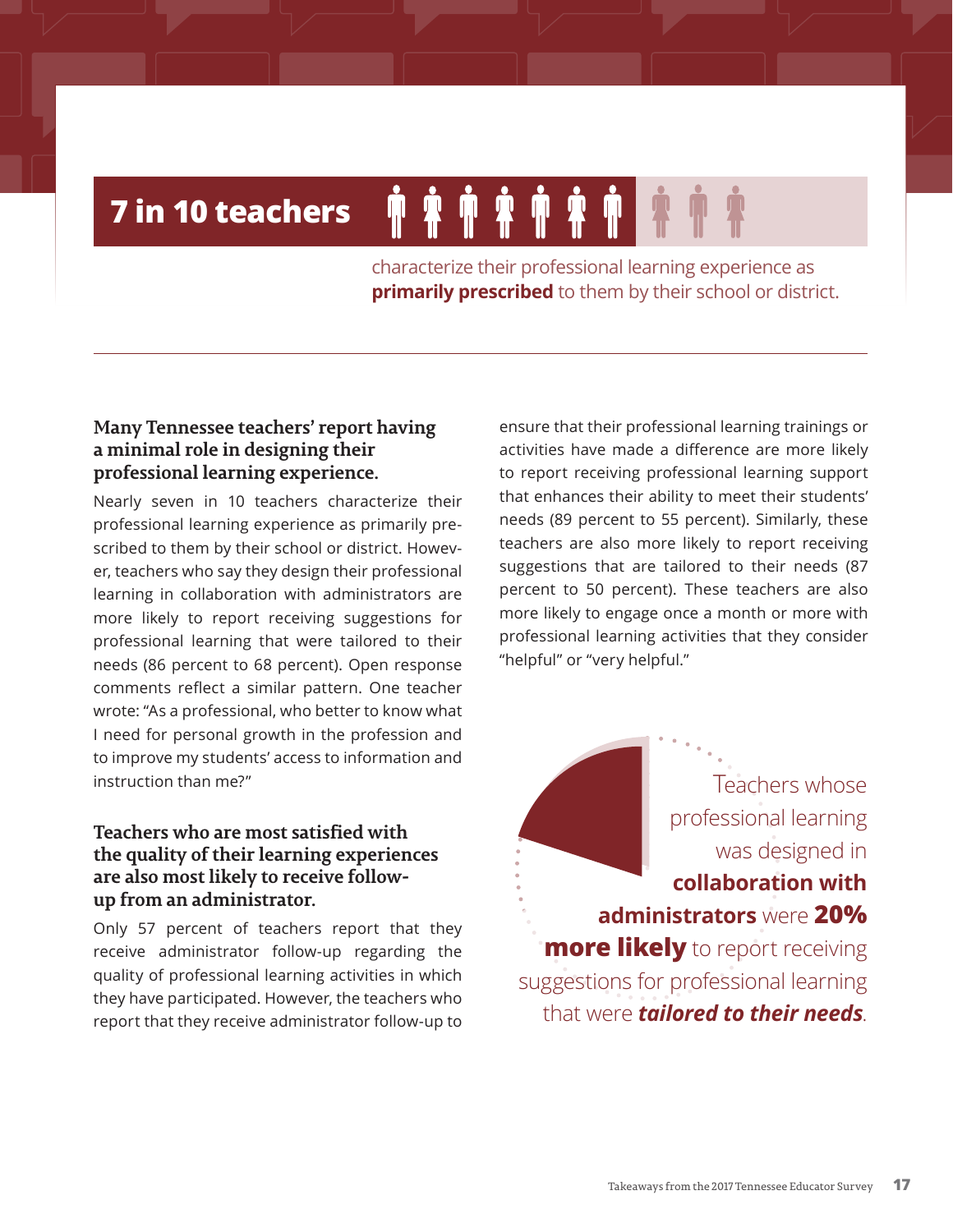### <span id="page-17-0"></span>Professional Learning

#### **NEXT STEPS**

Most teachers view their schools as learning communities, but the status quo for professional learning features top-down trainings rather than the personalized experiences that teachers say result in more effective learning opportunities.

Over the past year, the department has pulled together a professional development council aimed at developing new ideas about how the department can best support personalized professional learning statewide. As a first product, the council developed a rubric for districts to use both to measure the quality of learning opportunities across their schools and to guide the development of new high quality offerings. In the next year, the council plans to consider new teacher induction programs across the state and to make a recommendation about potential department work in this area.

The department also supports several programs aimed at helping schools and districts provide a more personalized professional learning experience for their teachers. This fall, the department is making available the Instructional Partnership Initiative (IPI) to all schools in the state. Through this program, the department provides principals with suggested teacher partnerships based on specific observation indicators; these indicators then serve as a focus for teacher collaboration and peer support. Other tools that can help districts and school personalize professional learning include participating in activities like micro-credentialing or the Teacher Leader Network. Additionally, many department teams engage with districts and schools to develop targeted trainings around specific topics upon request.

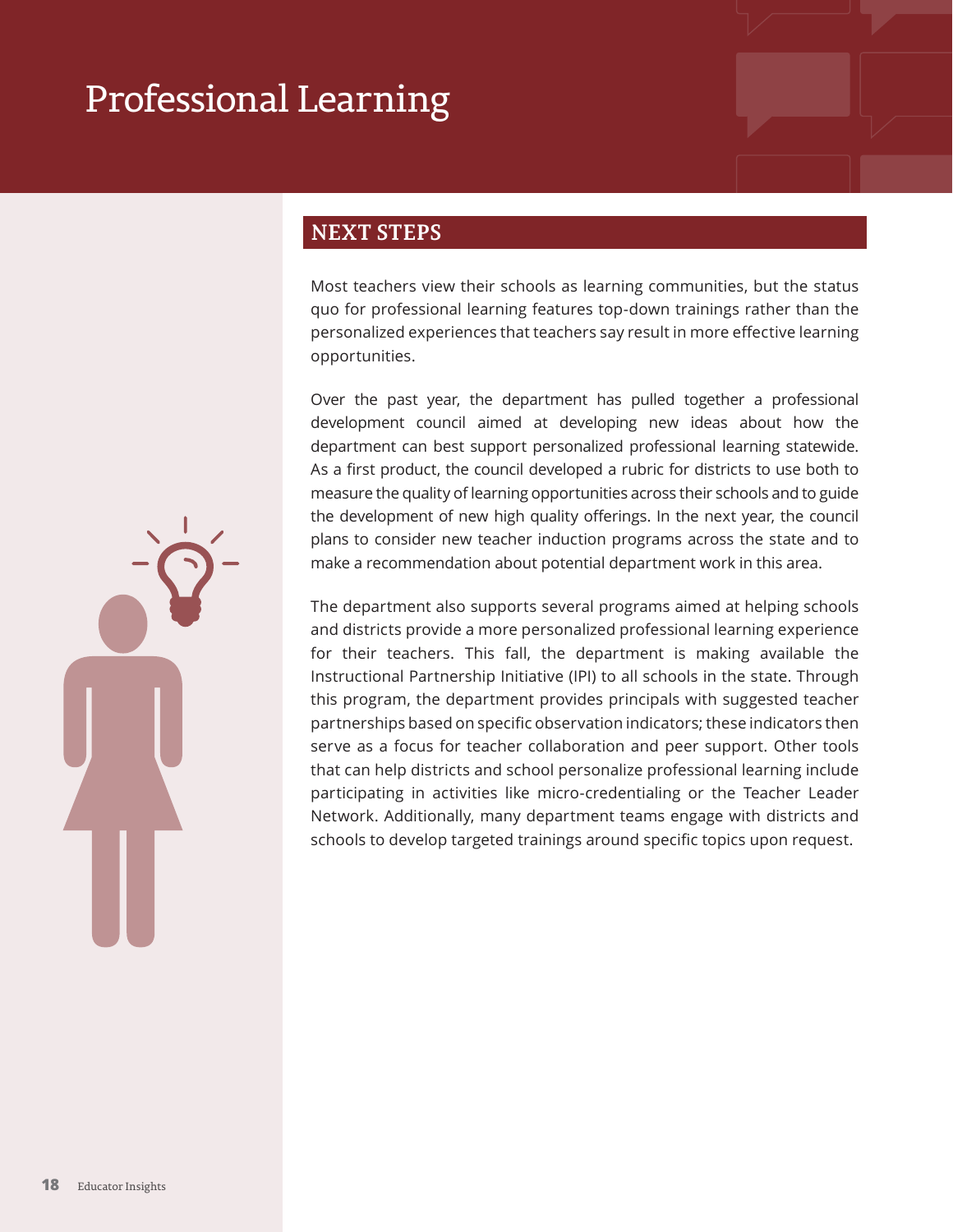#### <span id="page-18-0"></span>**RECOMMENDATIONS FOR SCHOOL AND DISTRICT LEADERS**

Review teacher responses to the following **1 Tennessee Educator Survey statements** about professional learning, and use this data to evaluate the extent to which the professional learning plan in your district is meeting the needs of your teachers.

- I receive specific suggestions for professional learning that are tailored to my needs.
- I receive professional development support that enhances my abilities to implement instructional strategies that meet the diverse needs of student learners.
- Please indicate the degree to which you need more professional learning, training, mentorship, or other support in the following areas [list of choices included in survey question].

Consider the extent to which professional learning in your district is prescribed to teachers versus collaboratively designed. Identify opportunities for teachers and administrators to strategically modify some of the experiences that your district or school intends to deliver this year.

Follow up with teachers and monitor professional learning progress throughout the year. Offer teachers an opportunity to provide qualitative feedback on what was and was not helpful about specific professional learning experiences. Track whether teachers' experiences have had the desired effect. **3**

#### **TEACHER COMMENT**

I think teachers should have more of a say in their professional development. I would also like to see more integration PD classes offered, especially those that teach how to integrate math and science into different areas." **"**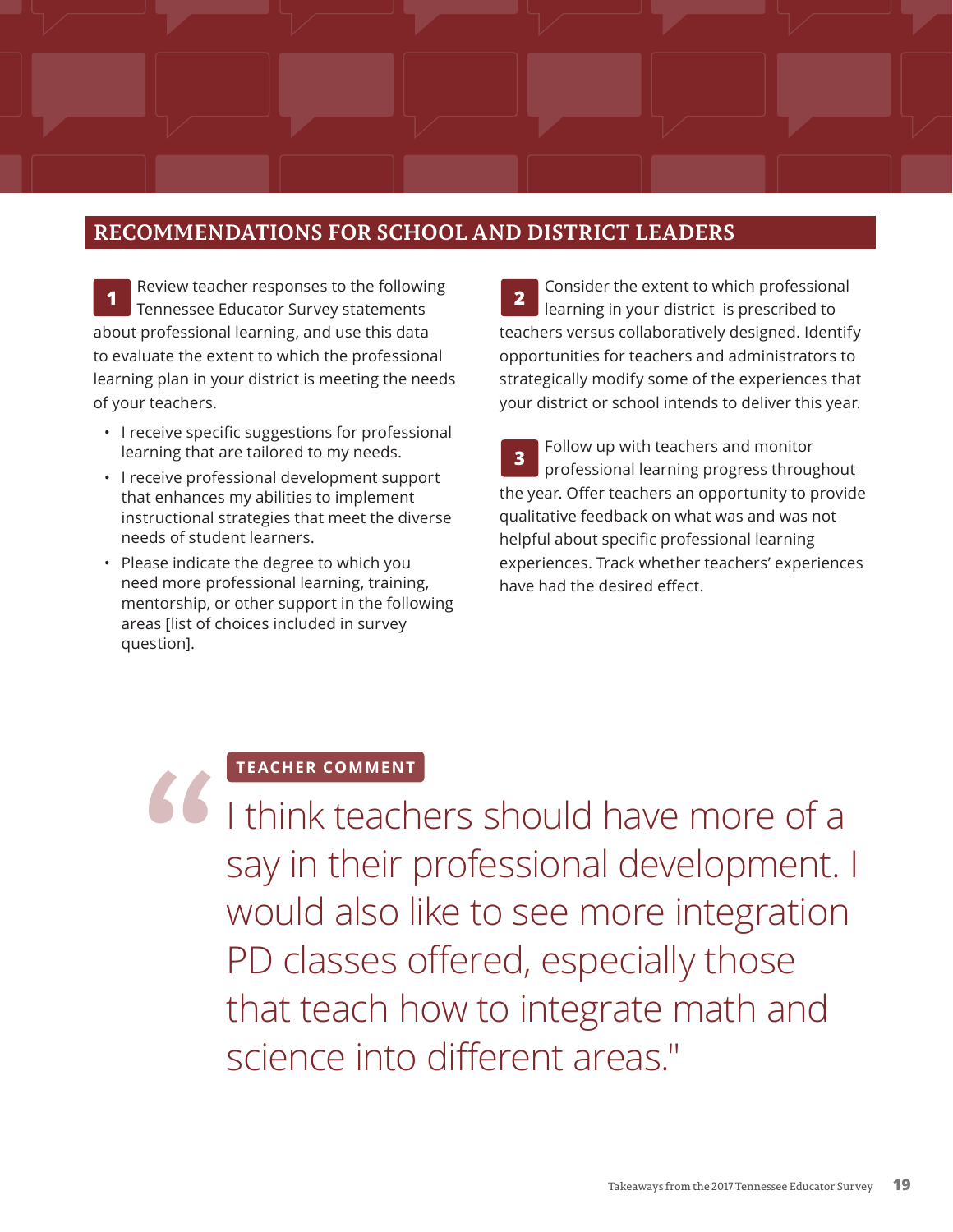### <span id="page-19-0"></span>Conclusion

This report captures only a subset of the information contained in Tennessee's annual educator survey. Across the next year, the research team at the department, along with our partners at TERA, will continue to analyze these data to identify patterns and themes. These analyses will continue to inform department planning and direction. We hope that those of you in districts will do the same, noting trends in your specific data and combining these results with the other data and information you gather to identify priority areas for the coming year. Thank you again for your feedback and for your service to the students of Tennessee.

#### *Endnotes*

1. The Tennessee Education Research Alliance was formerly known as the Tennessee Consortium on Research, Evaluation, and Development. The opinions in this report derive solely from the Department of Education and not from the Research Alliance.